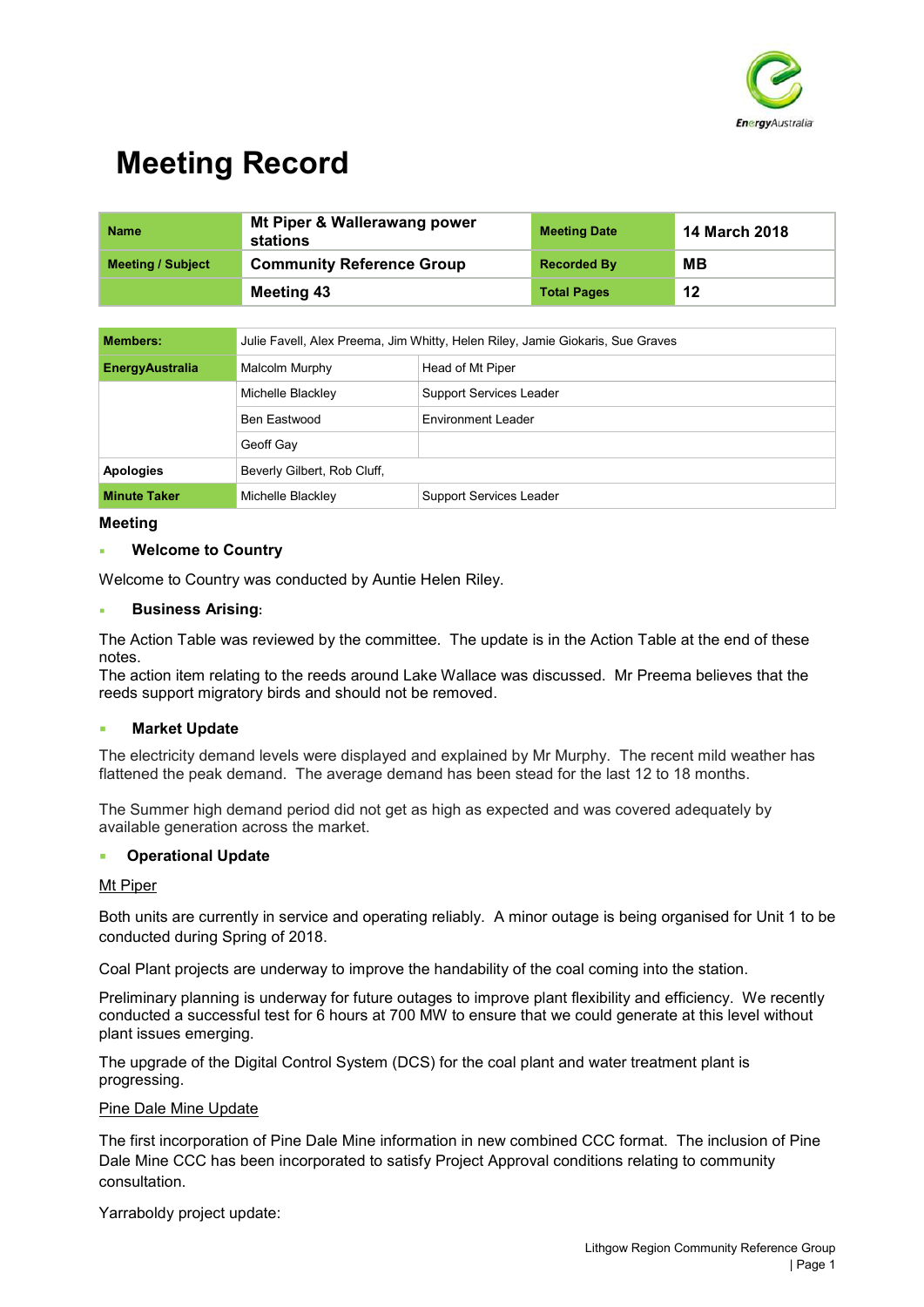

- In care and maintenance while future resource projects are being assessed.
- Progressing rehabilitation maintenance in previously mined areas.
- 1 Complaint received relating to the relocation of an excavator undertaking rehabilitation activities.

EL 7621: Future project under review, with the main focus on commercial viability. The review will be a desktop process with no anticipated community impacts expected from this preliminary assessment.

ACTION: Committee would like to see more information about Pine Dale Mine and some background as this was new information for some members.

### Wallerawang Repurposing Project

As stated in previous meetings, EnergyAustralia are continuing to work with the 4 proponents for the repurposing projects. This process will take quite some time. The proposals cover manufacturing, transport and recycling activities. As we have expressed before, these projects are highly commercial in confidence and little can be advised at the moment. EnergyAustralia are providing their full support to the repurposing concept with dedicated staff working on it.

When any information can be provided to the public we will advise this Committee. There is a memorandum of understanding agreed with the major proponent and they are progressing with project feasibility but that is all we can say.

The committee again expressed that these projects be given as much support as possible to try to get further industry and employment in the Lithgow Area. Mr Murphy assured the Committee that EnergyAustralia are providing engineering information and working with Government stakeholders to progress repurposing. EnergyAustralia are investing heavily in Mt Piper with \$30M being planned for turbine projects alone and \$100M in the Water Treatment Project.

## Wallerawang DDR

EA Auctions are stripping out equipment for packages 5 and 6. There are 10 packages. There will not be a lot of obvious change in the major building structures over the next year.

ACTION: Provide more information about the equipment in upcoming packages.

Asbestos assessments are ongoing and their inspections are carried out in advance of work teams entering work locations.

Aurecon is working on options for powering the site in a different manner from current arrangements. to allow for some site activities to continue. EnergyAustralia staff continue to conduct the environmental monitoring that is required under the site license. This requires some equipment to be powered.

Final rehabilitation options are under consideration for the Ash Dam areas - Kerosene Vale Ash Repository and Sawyers Swamp Creek Ash Dam. This centres around capping, drainage controls and water treatment. A discussion was conducted around recent comments from Lithgow City Council about the proposed capping material for the dams.

The Committee believed that the Council might need to be better engaged by EnergyAustralia about the capping project. Mr Murphy advised we have already discussed the issue with Council but we were also developing a communication plan for the future of all the projects we are working on in the region to improve the level of engagement with the community.

A review of buffer land around Wallerawang power station was being conducted at the moment to assess future uses and development opportunities.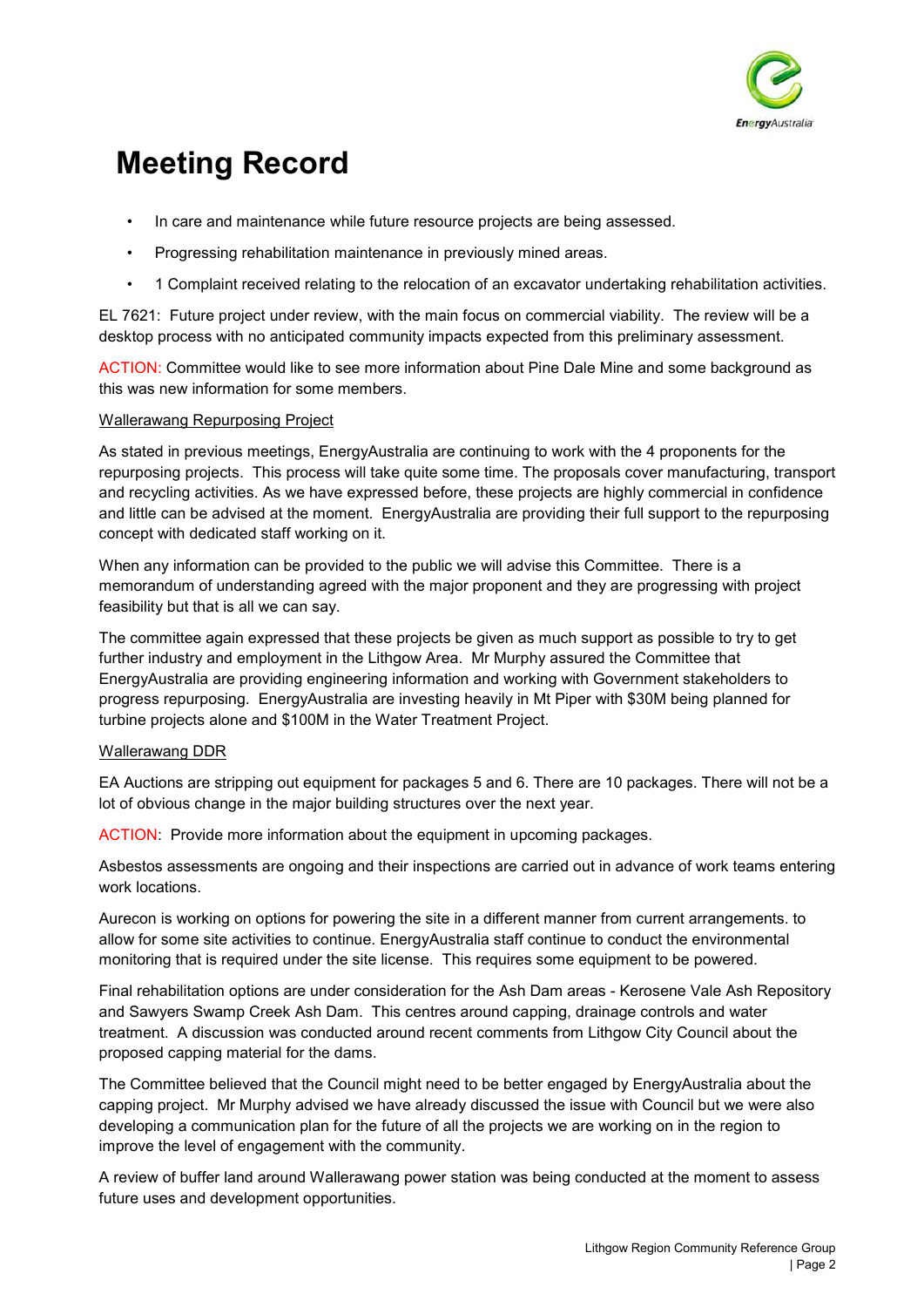

## **Capping Project for Sawyers Swamp Creek Ash Dam (SSCAD)and Kerosene Vale Ash Repository (KVAR)**

Ben Eastwood explained the locality and details of the two ash areas using an aerial photo. He advised that rehabilitation studies have been conducted over the last 12 months to develop stable drainage areas and eventually deregister the dam. It was found that there was a shortfall of suitable material for capping these areas. The capping project is described as:

- The importation of suitable capping material to progressively rehabilitate KVAR and SSCAD
- A maximum of 150 road registered truck and dog vehicles per day which is up to 300 truck movements would be required to transport the capping material.
- The project would utilise existing heavy vehicle access points at the private coal haul road entrance at Wallerawang Power Station and the private coal haul road.
- The haulage route from Sydney to Lithgow is via Bells Line of Road or Great Western Highway then Castlereagh Highway to KVAR and SSCAD
- Resource recovery exempt material is to be used including: Virgen Excavated Natural Material (VENM) and Excavated Natural Material (ENM) from construction projects in Sydney.
- The project will have a 12 to 18-month duration.

A development application has been submitted:

- With supporting Statement of Environmental Effects to Department of Planning & Environment (DPE) for the Modification of the KVAR Project Approval.
- DPE requested that the KVAR Project area be extended to include SSCAD
- Public exhibition period of two weeks, DPE to confirm dates, likely commencing late next week.
- Public Comment is open from Friday 16 March to Monday 9 April. An advertising will be in Friday 16 March Lithgow Mercury to invite submissions.

The Project Benefits are:

- Reduces the need for ongoing dust suppression systems including water sprinklers
- Supports the long-term closure & rehabilitation objectives of the sites
- Consistent with existing approvals and rehabilitation requirements
- Opportunity to utilise back-loads from Sydney, reducing the need for additional on road trucks

A question was asked about the depth of capping material required. Mr Eastwood estimated approximately half a metre would be required. Ms Favell asked if the ash could be re-mined and expressed concern about any planted tree roots punching holes in the cap. Mr Eastwood advised that the ash could potentially be reused in the future and that any further processing in this area would need to go through a state development approval process and these issues would need to be addressed.

Closure and Rehabilitation

- A letter has been presented to DPE regarding EnergyAustralia's intention to modify the KVAR project approval for the closure and rehabilitation of the ash repositories.
- The purpose of this letter of intent was to secure the ability to modify the Project approval under section 75W of the EP&A Act which expired on 1 March 2018
- Aurecon has completed detailed studies to assist in the development of a Closure and Rehabilitation Plan. Assessments to date have included: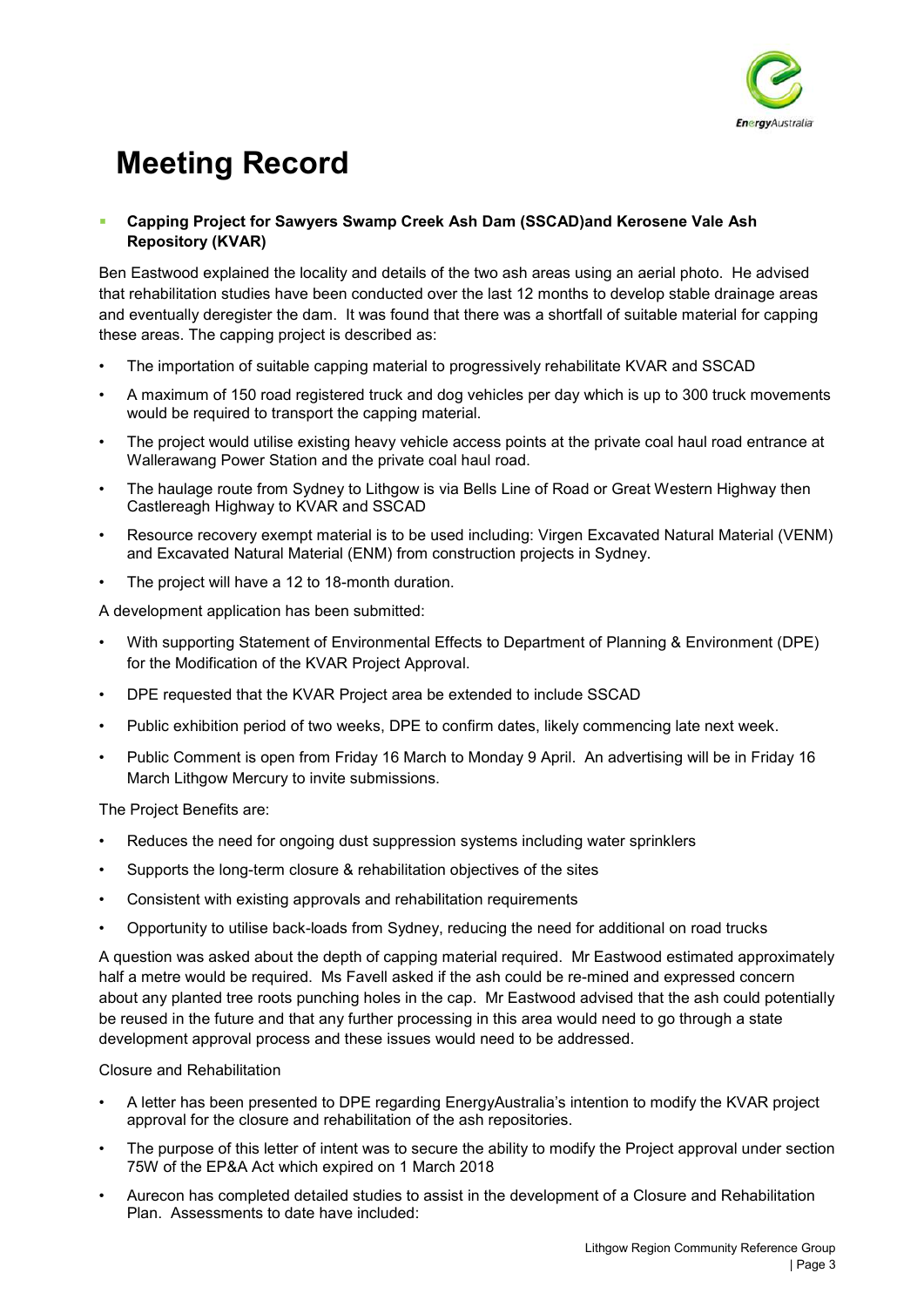

- Groundwater model and surface water assessments
- Geotechnical assessments
- Asbestos options assessment
- Aboriginal cultural heritage assessment
- Detailed drainage design works
- Final landform design options

A closure and Rehabilitation management plan will be prepared for endorsement by statutory authorities. This will take 6 to 8 weeks to be documented and submitted.

A schematic representation of the proposed approval process was provided to the Committee. Refer below.



The committee asked whether NuRock could use this ash from KVAR and SSCAD. Mr Murphy advised that while both NuRock and EnergyAustralia had invested time and money into the plant it was still at trial stage and would require further funding to become a truly commercialised proposition. NuRock are currently looking to create more sales for their products and further develop the plant that can take up to 250,000 tonnes of ash per annum.

The committee wanted to understand the future of the Sawyers Swamp Creek Ash Dam with the capping and rehabilitation. They were advised that the dam would be de-registered in the future as part of the closure plan. The dam wall would be reshaped not to retain water.

Further clarification was requested regarding the route of the trucks carrying the ash. The committee was advised that the trucks would turn off the Castlereagh Highway at the Wallerawang Coal Plant entrance and enter the existing coal haul road to reach the ash repositories. EnergyAustralia has approval to use the coal haul road. If the ash repositories are to be capped the traffic is necessary.

Julie Favell requested a list of species of trees that would be planted on the rehabilitate land.

ACTION: Provide Committee with a list of plant species to be used in the rehabilitation of the ash repository areas.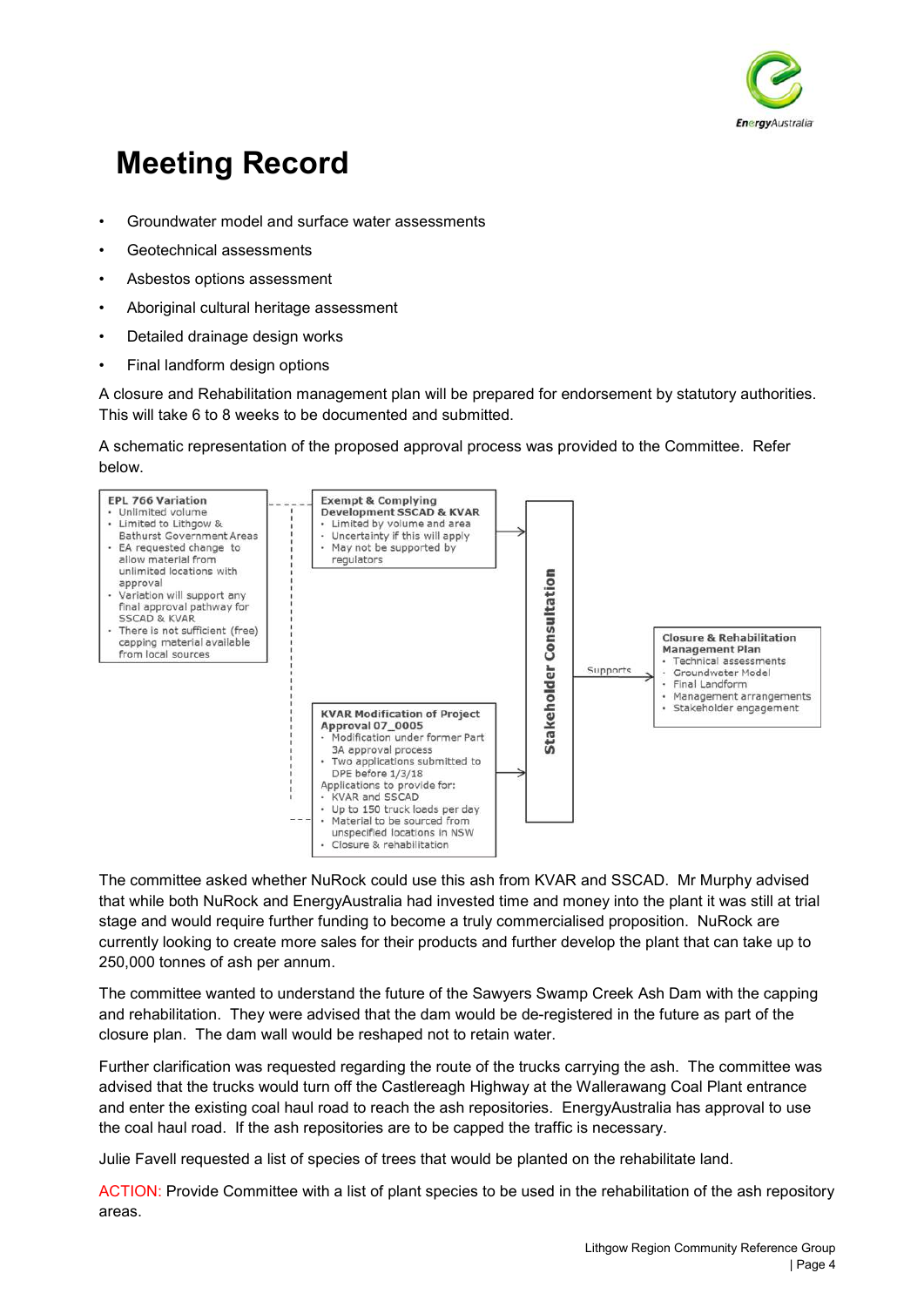

Further questions were asked regarding the volume of water currently held in Kerosene Vale Ash Repository and why the water was of a turquoise colour in the picture? The volume is 850 megalitres. Wallerawang is licensed to treat and discharge this water under its existing licence. The chemical analysis of the water will be conducted and the water will be treated before it is discharged.

ACTION: Provide some information to the committee regarding the water in Kerosene Vale Ash Repository.

Jim Whitty asked about the future of Lidsdale Cut. Ben Eastwood advised that this area would be part of the closure and rehabilitation plan and maybe transformed into wetland with natural drainage after the dam itself was capped. The water naturally flow to this point and then onto Sawyers Swamp Creek and into the Coxs River. The quality of the water would be improved over time and by travelling through the wetland.

### **Asbestos Disposal Project**

An application and supporting documentation was submitted to NSW DPE on 28 November 2017 for the new asbestos repository location. The application will be assessed by the Lithgow Council as a Designated Development and determined by the Joint Western Regional Planning Panel.

The Secretaries Environmental Assessment Requirements have been issued by the NSW Department of Planning & Environment (SEAR's).

Of particular note, is the requirement for a human health study and air quality assessment for this proposal. NSW Water's response also requires a comprehensive water assessment requirements.

Background and Justification

The Wallerawang DDR project will likely produce in the order of 7000 m<sup>3</sup> asbestos containing material (ACM).

ACM material includes insulation, pipelines, building materials, industrial machinery and parts and auxiliary equipment

The current Environment Protection License 766 allows for disposal of onsite generated asbestos waste at approved asbestos burial site. There are two existing asbestos disposal sites on EnergyAustralia property. One site has been closed & rehabilitated and the current asbestos repository has an estimated remaining capacity of 1,200 m3.

A new disposal location for the ACM generated for the DDR project is required

### Disposal Options Assessed

Eight alternative options were considered and three were considered at a high level and precluded as not being favourable

- Disposal within Pond D of SSCAD located adjacent to the dam wall
- New disposal site adjacent Wallerawang Power Station (WWPS)
- Disposal in the SSCAD/KVAR return water canal

The following five options were evaluated in further detail:

- Option 1: Disposal of ACM and insulation at a licenced facility offsite
- Option 2: Disposal at the existing asbestos repository
- Option 3: Extend the existing asbestos repository towards the west
- Option 4: Within the south-east corner of KVAR Stage 2B
- Option 5: Disturbed area of land located to the south of the return water canal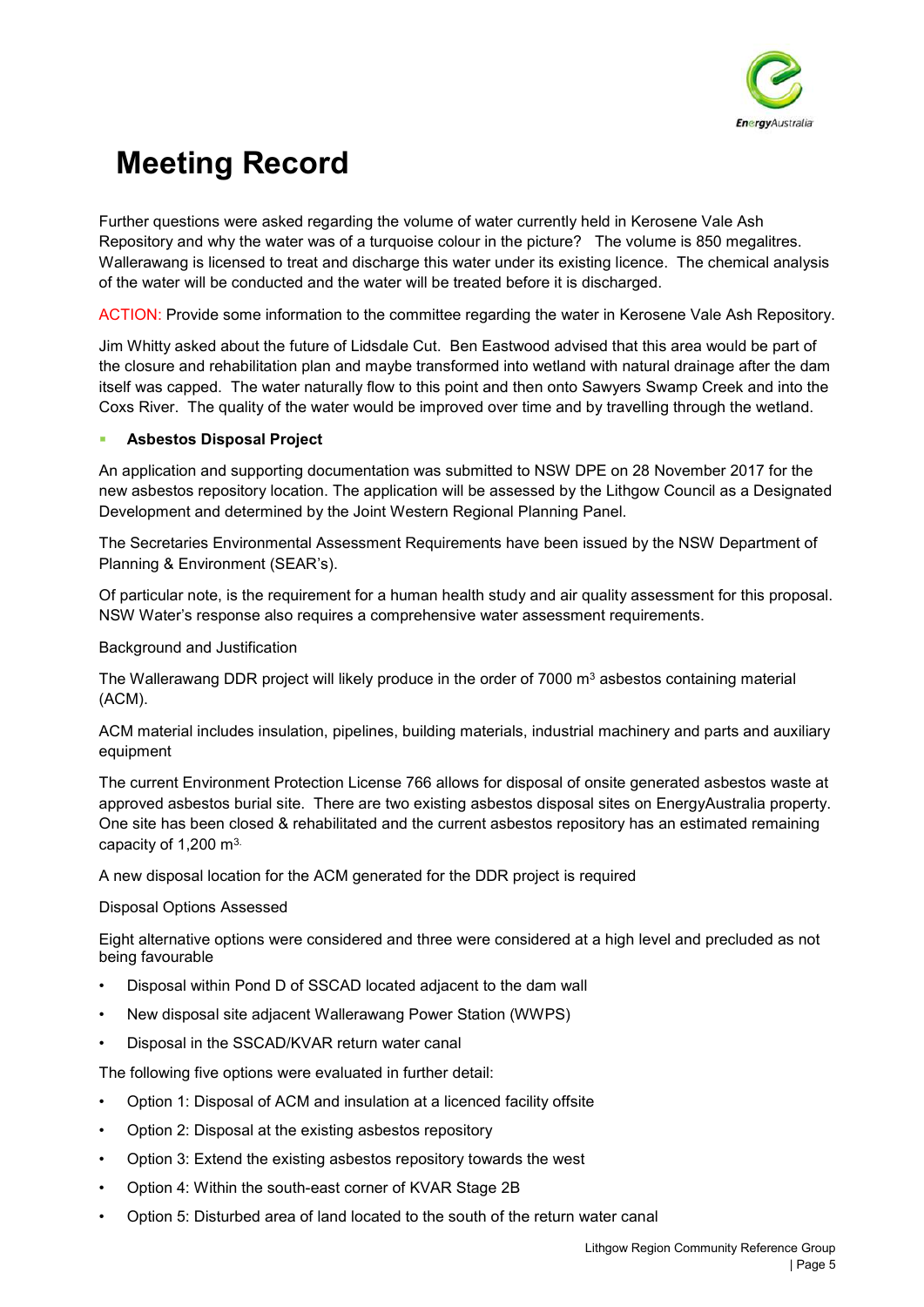

|   | <b>Option</b>                             | <b>Comment</b>                                                                                                                                                                                                           | <b>Favourable</b> |
|---|-------------------------------------------|--------------------------------------------------------------------------------------------------------------------------------------------------------------------------------------------------------------------------|-------------------|
| 1 | Offsite disposal                          | most expensive option<br>due to the cost of transport and licenced landfill costs                                                                                                                                        | $\mathsf{x}$      |
| 2 | Use of existing<br>ashestos<br>repository | limited remaining capacity<br>suitable for small portion of estimated ACM volume<br>Located close to Lidsdale community<br>$\bullet$                                                                                     | X                 |
| 3 | Extend the<br>existing<br>asbestos        | sufficient capacity<br>close to residences<br>significant community and council opposition likely                                                                                                                        | X                 |
| 4 | SE corner of<br><b>KVAR Stage</b><br>2B   | expensive earthworks<br>large volumes of imported VENM required<br>modification of existing Part3A approval likely                                                                                                       | X                 |
| 5 | south of the<br>return water<br>canal     | minimal social and ecological impacts<br>low cost earthworks<br>supports a trench-and-fill design<br>suitable ground material for trenching<br>easily accessible<br>$\bullet$<br>development application through Council | $\checkmark$      |

## **Site Safety**

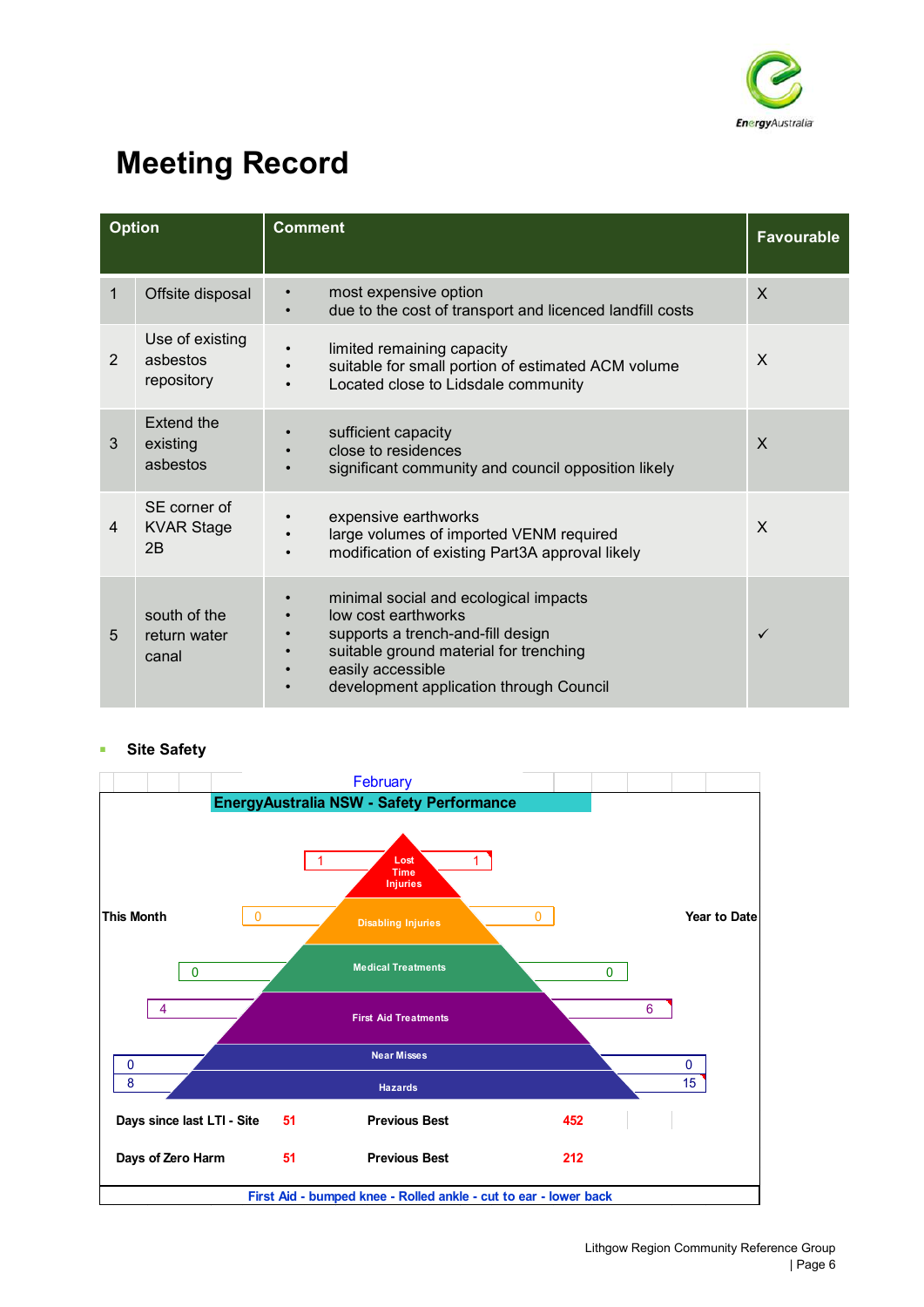

The safety statistic show one lost time which as hurt shoulder for one of our staff working with the coal issues. The latest incidents have had low severity which is good but these incidents still require review to ensure that more serious injuries do not occur in the future. Overall these are good results.

### **Rail Unloader**

Currently, there is a single source of coal supply to Mt Piper. This increases operational risk and presents a potential energy security issue. The project is required to guarantee Mt Piper's future and will allow blending of coal from different source to improve the fuel quality going into the power station.

To increase fuel supply options, EnergyAustralia plans to develop the Pipers Flat rail coal unloader project

As the Committee is aware project planning approval was received in 2009 and included a Rail loop and a Conveyor to Mt Piper. An engineering study and proposed modification to the planning approval are currently in progress.

EnergyAustralia proposes to reduce the environmental impact and improve operational efficiency of the project

The proposed modification will improve the design and includes:

- realignment of the rail line to reduce earthworks and achieve a lower profile
- relocation of the rail dump hopper to remove an intermediate coal transfer station and conveyor
- the removal of permanent refuelling, wagon maintenance and train provisioning facilities
- the addition of a second connection to the main rail line and a spur line to provide operational flexibility
- an additional conveyor and rill tower near the power station

This is a long term project and could handle up to 4 million tonnes per annum to supplement the existing sources of coal. This is \$100M investment for EnergyAustralia. Springvale mine has an expected operational life to 2024 and Angus Place must go through development consents to reopen and modify current approvals for the mine.

The environmental impacts of the revised design are listed below:

| <b>Environmental factor</b> | <b>Potential Impact</b> | <b>Comments</b>                                                                                                                         |
|-----------------------------|-------------------------|-----------------------------------------------------------------------------------------------------------------------------------------|
| <b>Noise and vibration</b>  | Reduced                 | Reduced imported fill and earthworks and rail<br>line lowered                                                                           |
| <b>Air quality</b>          | Reduced                 | Reduced truck movements during construction                                                                                             |
| <b>Biodiversity</b>         | No Change               | Little or no change in the amount of native<br>vegetation disturbance                                                                   |
| <b>Aboriginal heritage</b>  | Amended                 | Aboriginal heritage due diligence will be<br>required to assess the revised layout                                                      |
| <b>Surface water</b>        | No Change               | The revised layout will have the same impact on<br>surface water as the original proposal.<br>Hydrology studies are part of the project |
| <b>Visual</b>               | Reduced                 | Lower rail line reduces visual impact                                                                                                   |
| <b>Historic heritage</b>    | No Change               | Revised design avoids historic heritage site                                                                                            |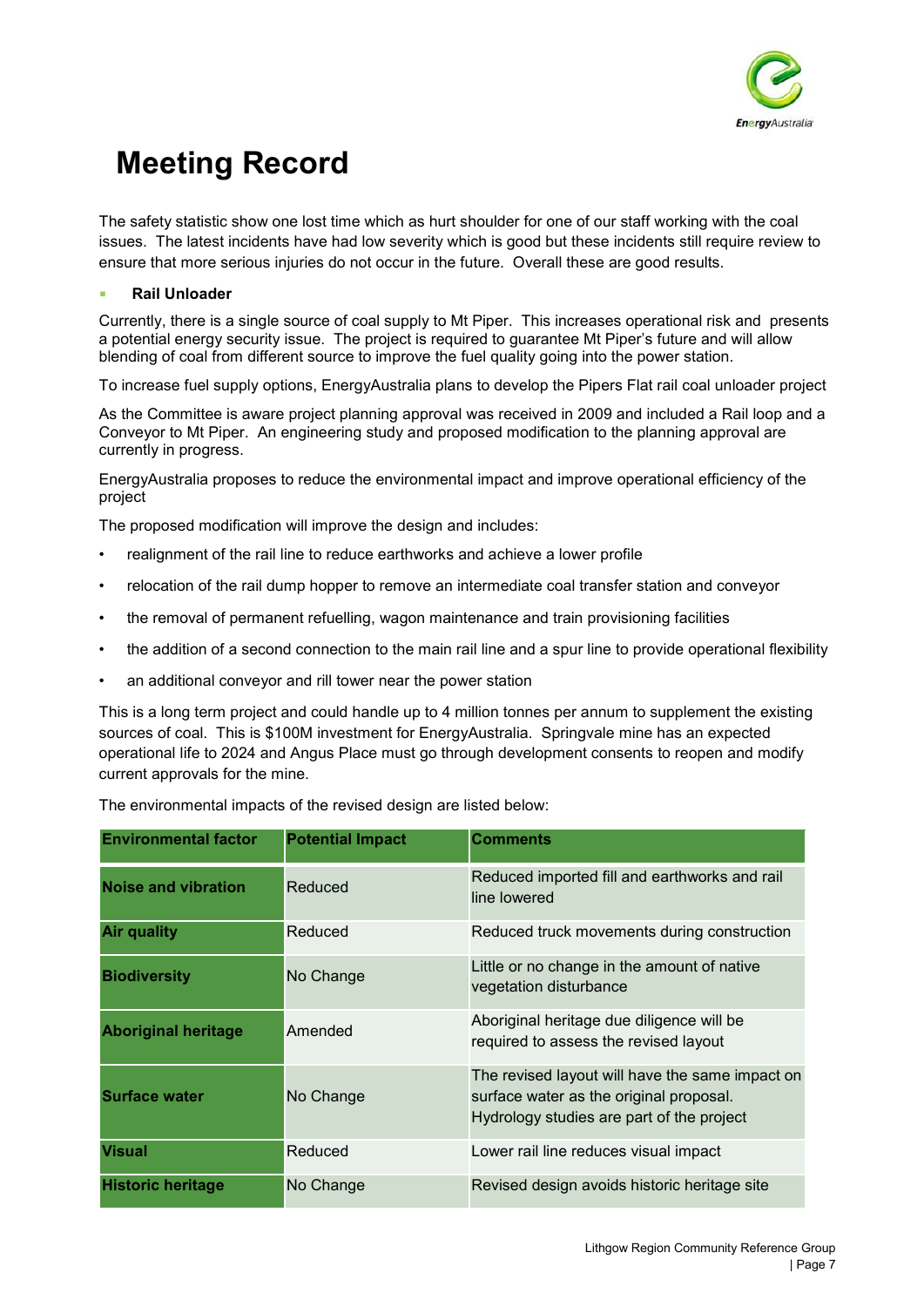

**Traffic and transport** Reduced Significantly less truck movements to the site during construction

The Committee felt that as this was an existing approval, the proposed revision should be communicated to the local community and in particular, the households of Pipers Flat as soon as possible. Jamie Giokaris opined that there were a lot of new families in the area that were not involved in the previous public displays of 2009. He believed it should be clearly explained that a current approval was already in place and this new approval was for modifications to the original plan that would improve the amenity of the project. The case does not need to be proven again.

He further asked that it be noted that most of the households in Pipers Flat did not have mail boxes and used post office boxes instead both at Portland and Wallerawang post offices.

The community raised a lot of objection regarding noise and cutting off part of Portland from the service centre of the town with the level crossing at East Portland. Trains would be running on a line sometimes 20 to 30 metres from a home in the Portland to Pipers Flat segment of the line. The unloader itself was as close as 500 metres from neighbouring homes so anything to mitigate noise issues would be appreciated.

Sue Graves asked if a local householder could ask for their house to be sound proofed if necessary.

Jim Whitty was of the view that a lot of refurbishment work would be required for the Mudgee Rail Line to make the line active again for coal trains. Mr Geoff Gay explained that the trains to be used would not be the usual 30 tonne carriages but a lighter carriage up to 19 tonnes. This would mitigate the amount of load on the rail line and decrease the capital investment. Feasibility information regarding carriage loads, rail line upgrades, the timeline for the project and engagement with mine sources and the ARTC were all ongoing. It was put to the Committee that once the line was operational again that other users could have traffic on the line to get products to Sydney markets. This could be good for other industry in the Central **West** 

### **Water Management**

- Oberon Dam level decreased to 68.63%. The dam level has decreased a further10 percentage points since the last meeting.
- Total Active Storage is at 89 with:
	- o Lake Lyell at 89%
	- o Lake Wallace at 110.6%
	- Thompsons Creek Dam at 87.2%
- Lake Wallace continues to spill
- Amber Alert for Blue Green Algae at Lake Lyell, Lake Wallace and for Coxs River below Lake Wallace

### **Lamberts North**

Ash Placement Volume

- September 2016 to August 2017 was 302,926 tonnes
- September 2017 to February 2018 was 154,300 tonnes

Ash Placement will continue through to August 2018.

- No complaints received.
- No incidents recorded.
- 2016-17 Annual Environment Management Report was submitted to NSW Dept of Planning and Environment on 30 November**.**
- The Report is available on our website.

The Biodiversity Offset Area Requirements completed since our last meeting:

• The area has been fenced,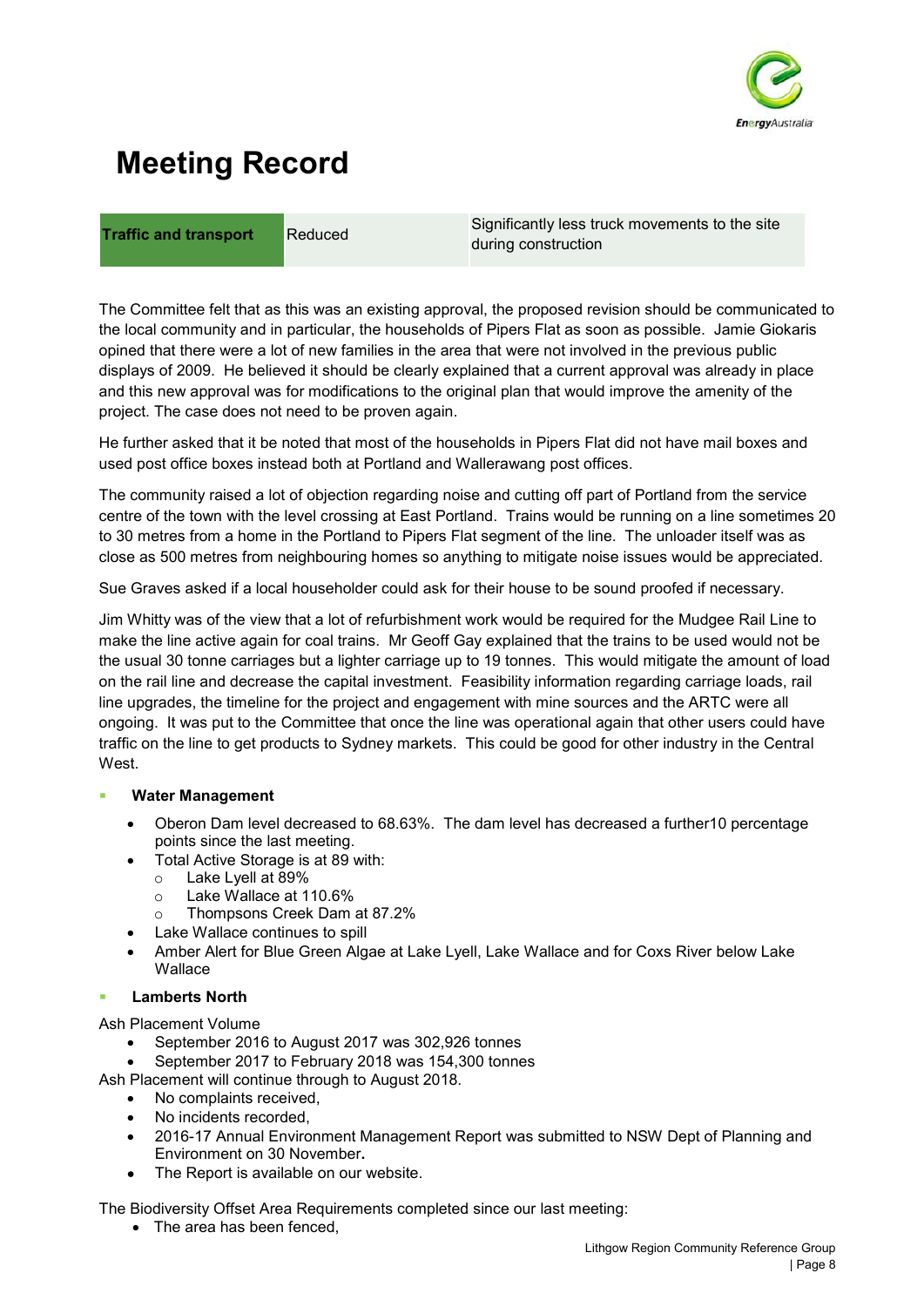

- Tree planting has been completed with 2000 plants used in the area
- Further planting of the 5 Ha will be staged over several years

### **Joint EnergyAustralia NSW/Centennial Water Project**

The final contract has been executed and awarded to Projectco with the Contractor presence increasing on site.

The project will be completed by June 2019 and the main earthworks are now completed. A major concrete pour is commencing tomorrow. Procurement of long lead time items has begun and final arrangements are underway to start pipeline construction.

The first newsletter has been sent out to residences with further newsletter planned to show progress with the project.

### **Dam Management at Mt Piper**

Dams are managed in accordance with:

- Duty of Care to People, Property & the Environment
- NSW Dam Safety Act (1974 and 2015)
- Dam Safety Committee (DSC) Guidance Sheets for example *DSC21 Community Consultation & Communication*
- Australian National Committee On Large Dams (ANCOLD) Guidelines

All the local dams are regularly inspected and are all fully compliant.

#### Lake Lyell Dam

The dam is in good condition and was built in 1982 and upgraded in 1994 and again in 2002. The dam is made up of a concrete-faced rock fill with a 3.5 m raised reinforced soil crest. The dam has a catchment of 380 km2 and holds 33,500 ML at full supply level. Its height is 49.5 m and length 200 m.

Lake Lyell has a risk category of High C.

The Dam has a surveillance routine of three times a week and a Dam Specialist Safety Inspection and Report is conducted on an annual and a major inspection every five years.

EnergyAustralia is planning works to:

- Install a boat barrier in spillway inlet channel
- Repair Lyell Dam spillway minor concrete spalling.

The Committee asked that an article go into the Lithgow Mercury regarding the boat barrier to ensure the community were informed of the work and what is was for.

#### Thompsons Creek Dam

The dam is in good condition and was built in 1992. It is made up of zoned earth-cored random rock fill. Its catchment is 8.9 km2 and holds 28,000 ML at full supply level. The dam's height is 55 m and its length is 1910 m. This is the tallest and longest of our dams.

Thompsons Creek Da risk category is a High A.

The Dam has a surveillance routine five times per week and a Dam Specialist Safety Inspection and Report is conducted on an annual basis with a major inspection every five years.

EnergyAustralia is already inspected the submerged tower and replaced chain blocks, replaced riparian valves, the valve pit and fit extension handles. Upcoming works will reseed and vegetate bare patches of dam wall in Spring 2018. Alex Preema mentioned that the feral goat numbers were on the increase again and they should be culled before any planting is conducted.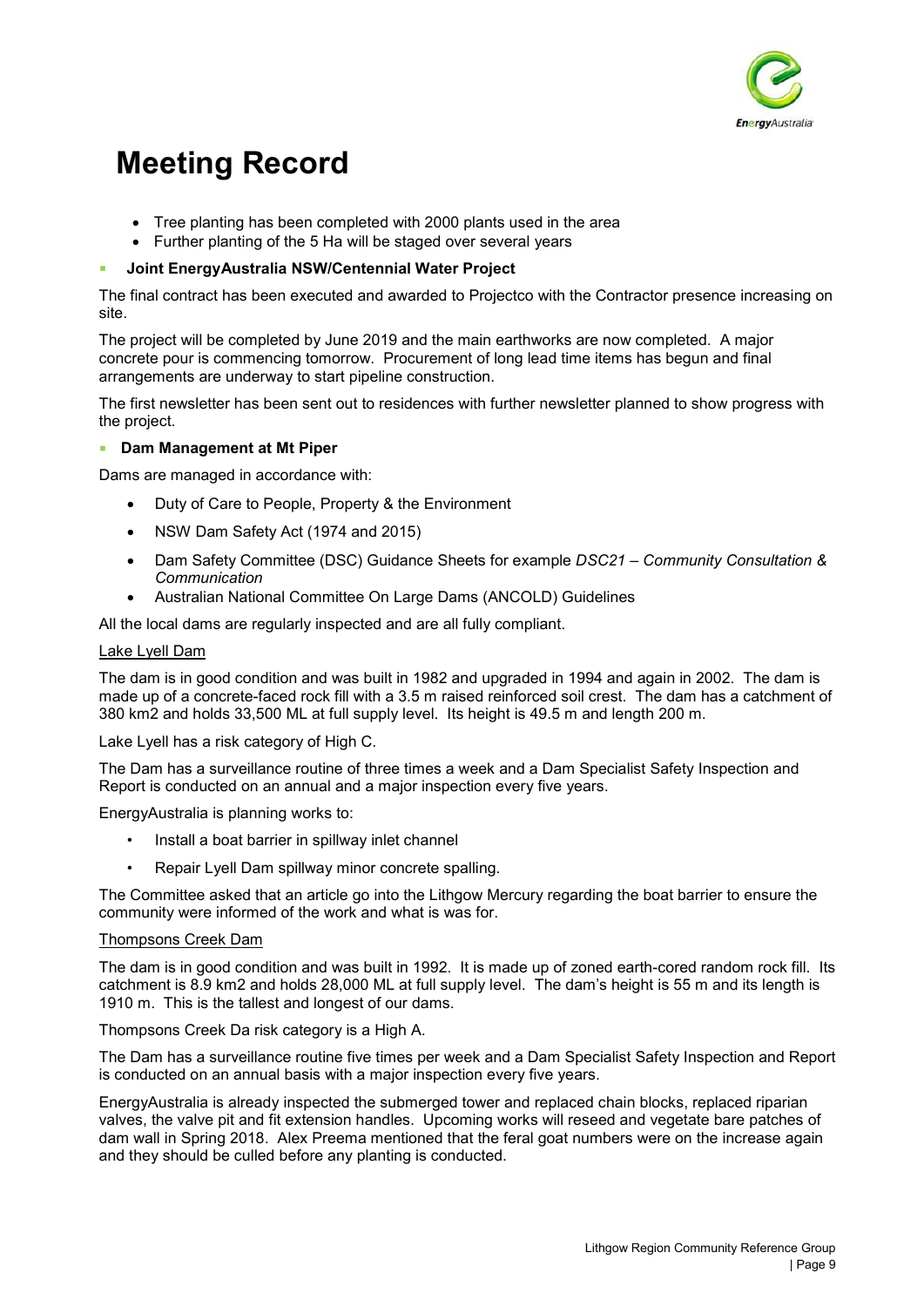

#### Sawyers Swamp Creek Ash Dam

The dam is in good condition and was built in 1979. It is made up of clay core, zoned embankment, chimney drain and filter blanket. The dam has a catchment of 7.7 km2 and its remaining storage is 800ML. Its height is 40 m and its length is 900 m.

Thompsons Creek Dam has a risk category of High A and C.

The dam has a Surveillance routine five times per week and a Dam Specialist Safety Inspection and Report is conducted on an annual basis with a major inspection every five years. The Dam will be decommissioned but will continue to be maintained until this happens. Some maintenance work to reconstruct the fuse-plug and trigger sections and remediate the bypass channel is being planned. We will also remove debris and infrastructure in spillway.

#### Wallerawang Dam

The dam is in good condition and was built in1978. It is made up of a semi-gravity concrete spillway with earth fill spur embankments. The dam has a catchment of 200 km2 and holds 4,300 ML at full supply level. Its height is 14.4 m and its length is 620 m.

Wallerawang Dam has a risk category of Low.

The dam has a surveillance routine once per week and a Dam Specialist Safety Inspection and Report conducted on an annual basis with a major inspection every five years. The works planned for this dam are:

- Realignment of blowdown water drain to divert into Lake Wallace
- Replace Valves
- Replace concrete toe drain left spur embankment.

The Committee asked that an article be put into the Lithgow Mercury to advise the community of this works program.

### **Community Engagement**

#### Community Grants Program 2018

Mrs Blackley advised the Committee that the first round of Community Grant applications are now open for community submissions. This round will distribute a further \$30,000 to local events and programs in the local area. We will provide information to the next Committee meeting for input into the funding distribution. Thanks again to the Committee for their assistance last year and in anticipation of their contribution this year.

### **Merging of Community Consultative Committees**

The merging of the Mt Piper/Wallerawang Community Reference Group and the Pinedale Community Consultative Committee will begin with the next meeting. As the Committee is aware the new Chair is Mr Brendan Blakeley of Elton Consulting who has vast experience in the field. Brendan will be in direct contact with all the sitting members to inform you of the new process, the transition and the guidelines.

The new Committee membership is open now and has been advertised in the local media.

EnergyAustralia will send out information to the new members prior to the next meeting scheduled for June 2018. We also encourage all the current members to apply. EnergyAustralia thanks all the members past and present of the current committee who have provided advice and assistance for over 10 years to Wallerawang and Mt Piper power stations.

### **Energy Recovery Project**

Romily Webster of RE Group and Julian Turecek, the Project Manager for EnergyAustralia attended the meeting to provide further information and answer questions regarding the Energy Recovery Project.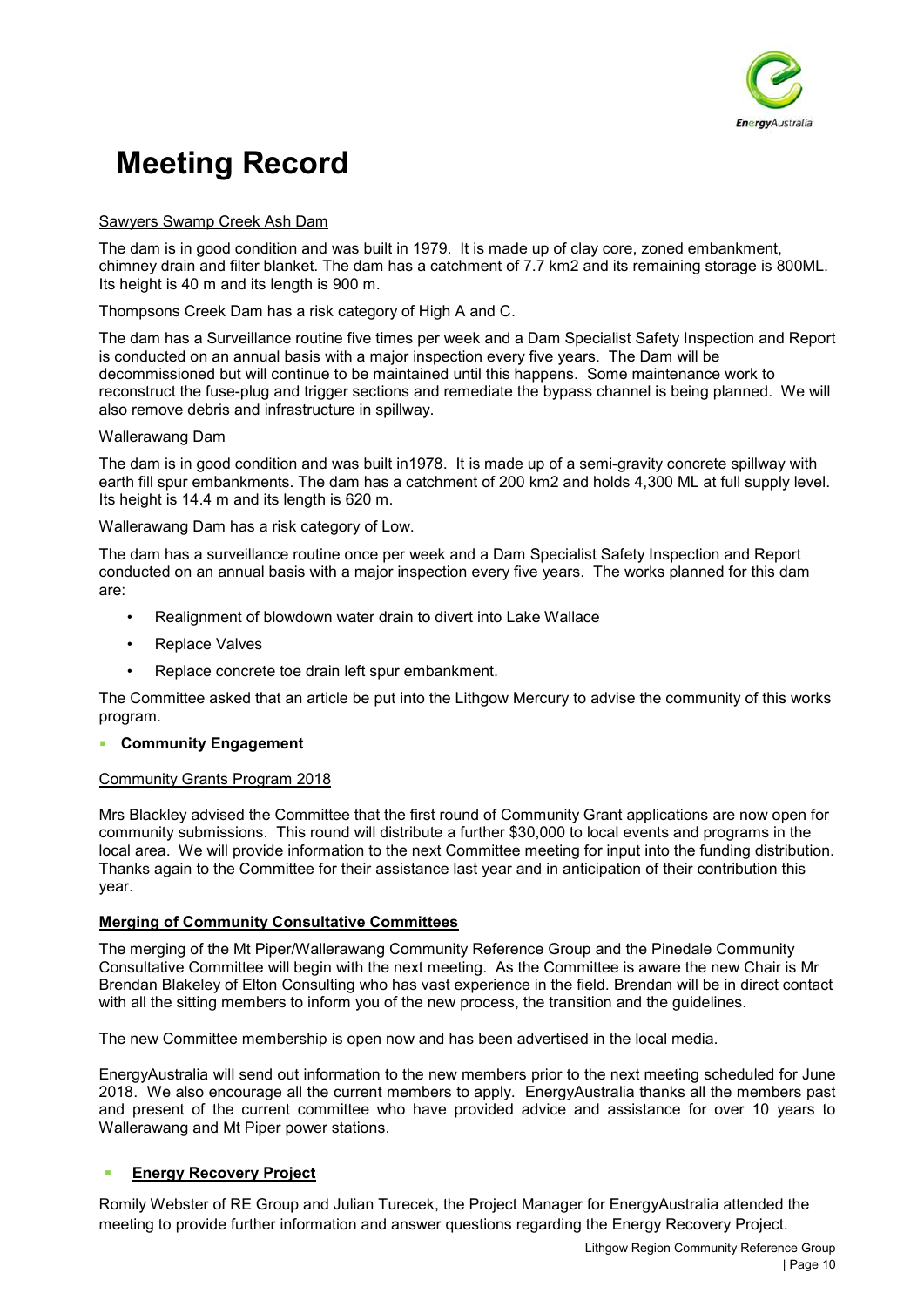

Mr Webster provided contextual information about RE Group and described the process of energy recovery and its proliferation across Europe and Britain. A sample of RDF was provided for the members to view.

The committee asked a lot of questions around:

- **Fmissions**
- Road versus rail transport of RDF and traffic issues
- Health and visual amenity
- Home values decreasing because of the increase in industrial activity close to villages
- Dealing with Sydney's rubbish

Mr Webster was able to explain:

- Emissions were controlled through the tight specification of the RDF material and the EPA complex technical standard for the equipment and process of using this fuel. The best available techniques from the European experience would be used. These requirements were developed for suburban and urban locations and would be applied to this project no matter the proximity of the nearest neighbour.
- the traffic on local roads could be minimised by using the private haul road route and that any train transport would only get to a local rail head to be transported on local roads to get to Mt Piper,
- Health impacts were contained through contaminated material being removed from the sourcing process to create the RDF and scrubbing of any emissions to be treated further. He provided an example of the UK using the ash from their process to create besser bricks for the building industry.
- As the project footprint was located within the precincts of Mt Piper power station the home values issue would be mitigated,
- The RDF was a recycled resource that can be used rather than general rubbish

Mr Webster showed overhead photos of the sites in Europe and Britain and their proximity to residential areas. As this process is so mature in these countries the community provides its full waste stream to the sites for sorting, recycling and reuse including energy recovery. All these sites had a live data feed of emissions on a monitoring board outside the site.

Some members were not convinced and wanted to see the Lithgow and adjacent villages and hamlets provided with more natural areas, and a reduction on the impact on the local quality of life from all local industry. It was expressed that there had been several significant projects approved recently which could all negatively impact the local community and that the local community got very little out of the projects themselves.

Mr Murphy expressed the view that without local industry, employment and local business development would be difficult. He opined that a balance between the community and industry was essential to a prosperous region.

It was asked that further stakeholder consultation will be conducted to other community groups and interested parties. This was agreed as part of the normal project consultation process.

### **General Business**

No general business as questions were asked throughout the presentation.

Meeting closed at 8.40 pm.

#### **Next Meeting**

The date for the next Forum meeting is to be advised.